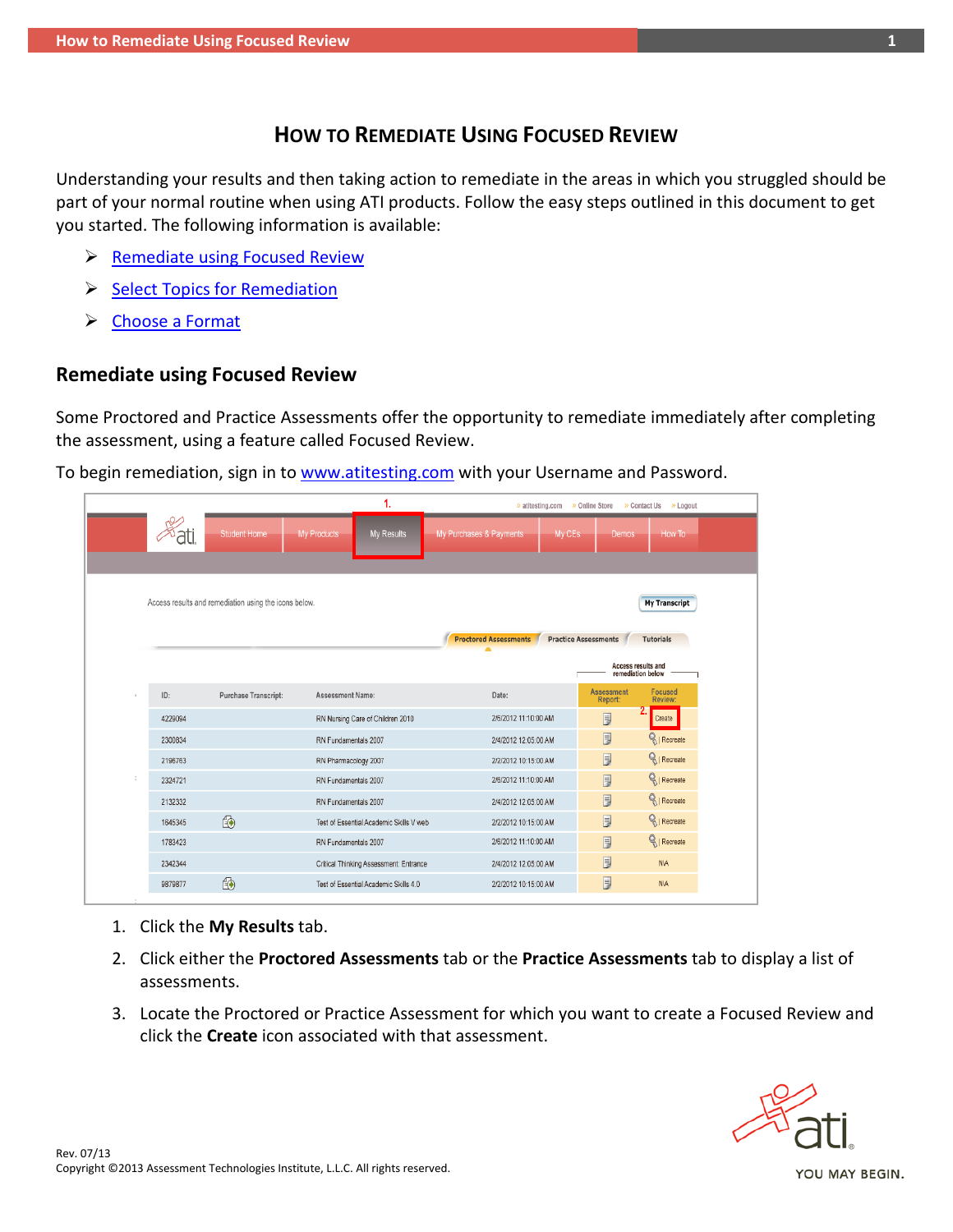**Note:** If "N/A" displays in the **Focused Review** column, a Focused Review is not available for that assessment.

# <span id="page-1-0"></span>**Select Topics for Remediation:**

 To select specific topics, select the **Select from all missed Topics to Review** option. Select the check box to the left of each topic you want to include in your remediation. The default is to include all missed topics.

|                                           | <b>Proctored Assessments</b>                                                                                              | <b>Practice Assessments</b><br><b>Tutorials</b>    |
|-------------------------------------------|---------------------------------------------------------------------------------------------------------------------------|----------------------------------------------------|
|                                           |                                                                                                                           |                                                    |
|                                           | Please select the areas Your Focused Review should cover.Below are scores for each section and questions that you missed. |                                                    |
|                                           | Select from all missed Topics to Review                                                                                   |                                                    |
|                                           | Select sections where percent is below<br>$\%$                                                                            |                                                    |
| Select                                    |                                                                                                                           |                                                    |
| <b>Include</b><br>$\overline{\mathsf{v}}$ | <b>Topics to Review</b>                                                                                                   | <b>Percent Correct</b>                             |
| $\overline{v}$                            | Safety and Infection Control                                                                                              | 0.00%                                              |
| $\overline{\mathcal{A}}$                  | Accident/Injury Prevention                                                                                                | 0.00%                                              |
| $\overline{\mathcal{A}}$                  | Standard Precautions/Transmission-Based Precautions/Surgical Asepsis                                                      | 0.00%                                              |
| $\overline{\mathbf{v}}$                   | <b>Health Promotion and Maintenance</b>                                                                                   | 42.86%                                             |
| $\overline{\mathcal{L}}$                  | <b>Aging Process</b>                                                                                                      | 0.00%                                              |
| <b>Previous</b>                           |                                                                                                                           | <b>Create Focused Review</b>                       |
|                                           | Copyright @ Assessment Technologies Institute®, LLC. All rights reserved.                                                 | »About ATI »Privacy Policy »Technical Requirements |

 To enable the system to automatically include topics based on your percent correct, select the **Select sections where percent is below \_\_\_%** option and enter the percent value. Then click **Select**.

|                                                     | <b>Proctored Assessments</b><br>Practice Assessments /                                                                                                                                                                             | <b>Tutorials</b>                                   |         |
|-----------------------------------------------------|------------------------------------------------------------------------------------------------------------------------------------------------------------------------------------------------------------------------------------|----------------------------------------------------|---------|
|                                                     | Please select the areas Your Focused Review should cover.Below are scores for each section and questions that you missed.<br>Select from all missed Topics to Review<br>Select sections where percent is below 50<br>$\frac{9}{6}$ |                                                    |         |
| Select<br><b>Include</b><br>$\overline{\mathsf{v}}$ | <b>Topics to Review</b>                                                                                                                                                                                                            | <b>Percent Correct</b>                             |         |
| $\overline{v}$                                      | Safety and Infection Control                                                                                                                                                                                                       | 0.00%                                              | ٠<br>Ξì |
| $\overline{\mathsf{v}}$                             | Accident/Injury Prevention                                                                                                                                                                                                         | 0.00%                                              |         |
| $\overline{\mathsf{v}}$                             | Standard Precautions/Transmission-Based Precautions/Surgical Asepsis                                                                                                                                                               | 0.00%                                              |         |
| $\overline{v}$                                      | <b>Health Promotion and Maintenance</b>                                                                                                                                                                                            | 42.86%                                             |         |
| $\overline{\mathbf{v}}$                             | <b>Aging Process</b>                                                                                                                                                                                                               | 0.00%                                              |         |
| <b>Previous</b>                                     |                                                                                                                                                                                                                                    | <b>Create Focused Review</b>                       |         |
|                                                     | Copyright @ Assessment Technologies Institute®, LLC. All rights reserved.                                                                                                                                                          | »About ATI »Privacy Policy »Technical Requirements |         |

<span id="page-1-1"></span>When you are finished with your selections, click **Create Focused Review**.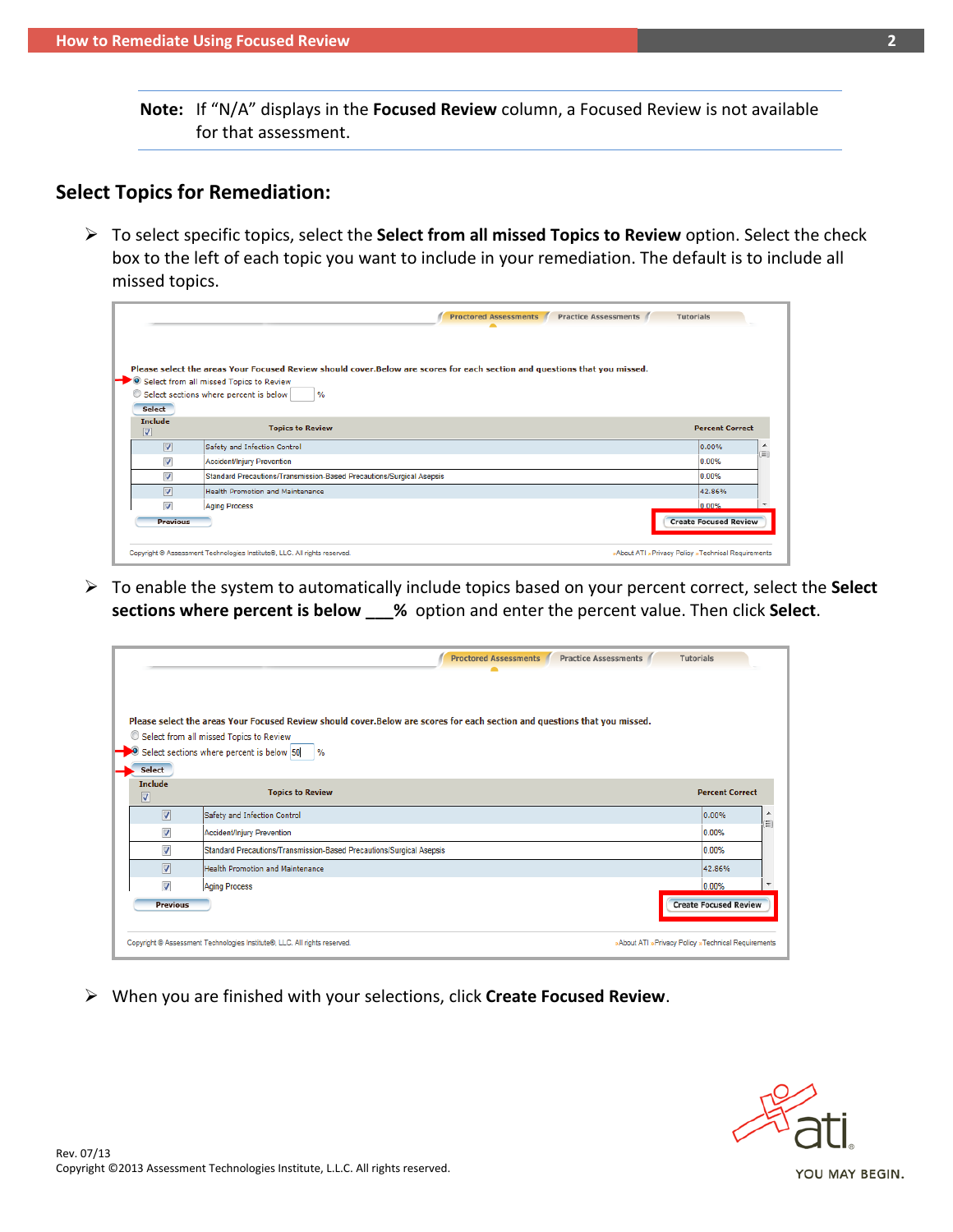### **Choose a Format**

When the Focused Review launches, the remediation information is presented in different formats, indicated by the icon appearing to the left of the topic in the tree list.

**Note:** Remediation Templates will be included for all RN 2010 assessments and PN 2011 assessments.

#### **Legend**

Designates a printable PDF document of a specific chapter in the review module. The materials displayed are the actual chapters from your Review Modules that correspond to the question(s) you missed.

Designates a Web page or video content.